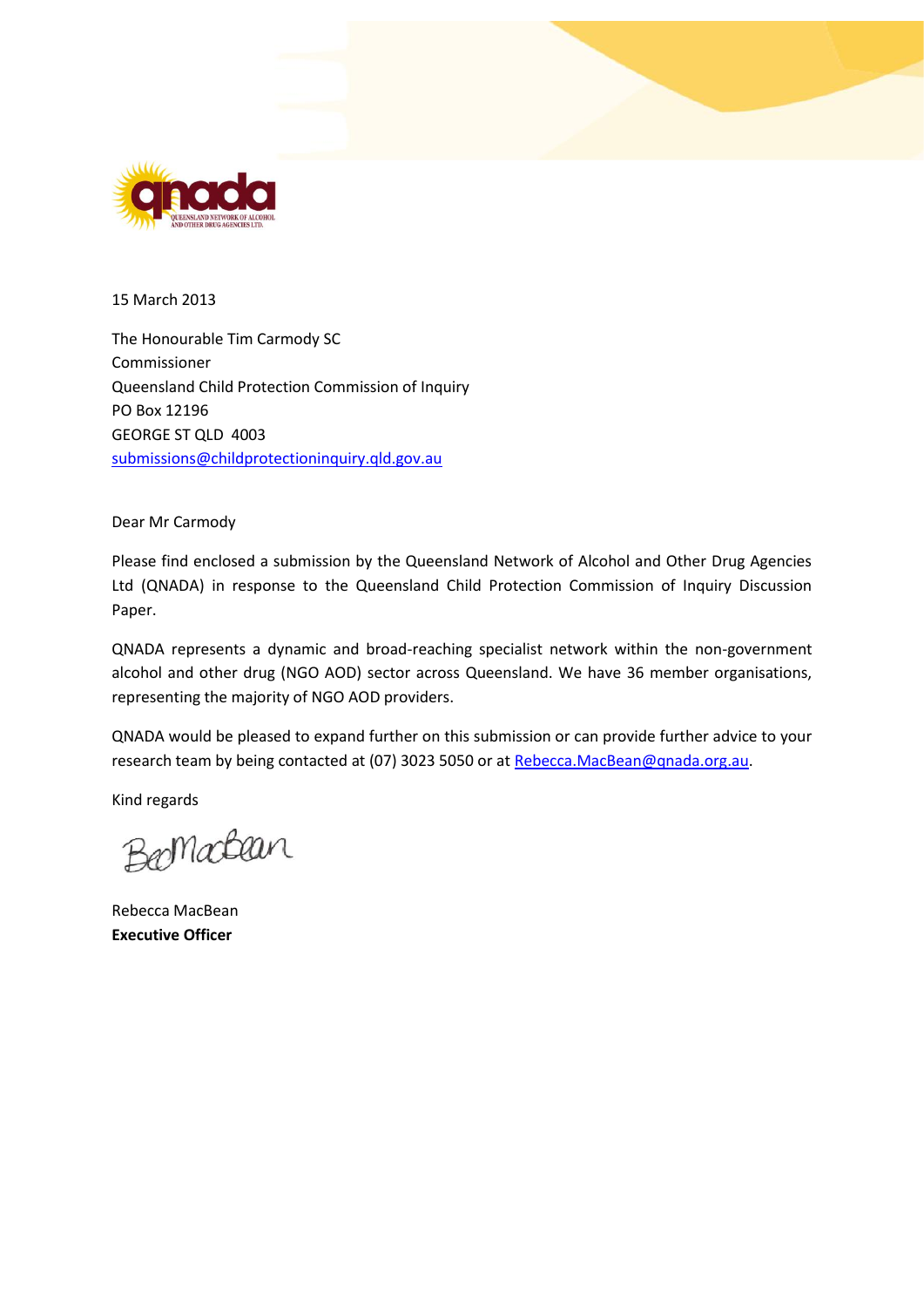

SUBMISSION TO THE QUEENSLAND CHILD PROTECTION COMMISSION OF INQUIRY

DISCUSSION PAPER

# IN THE BEST INTERESTS OF OUR CHILDREN

Queensland Network of Alcohol and Other Drug Agencies Ltd

15 March 2013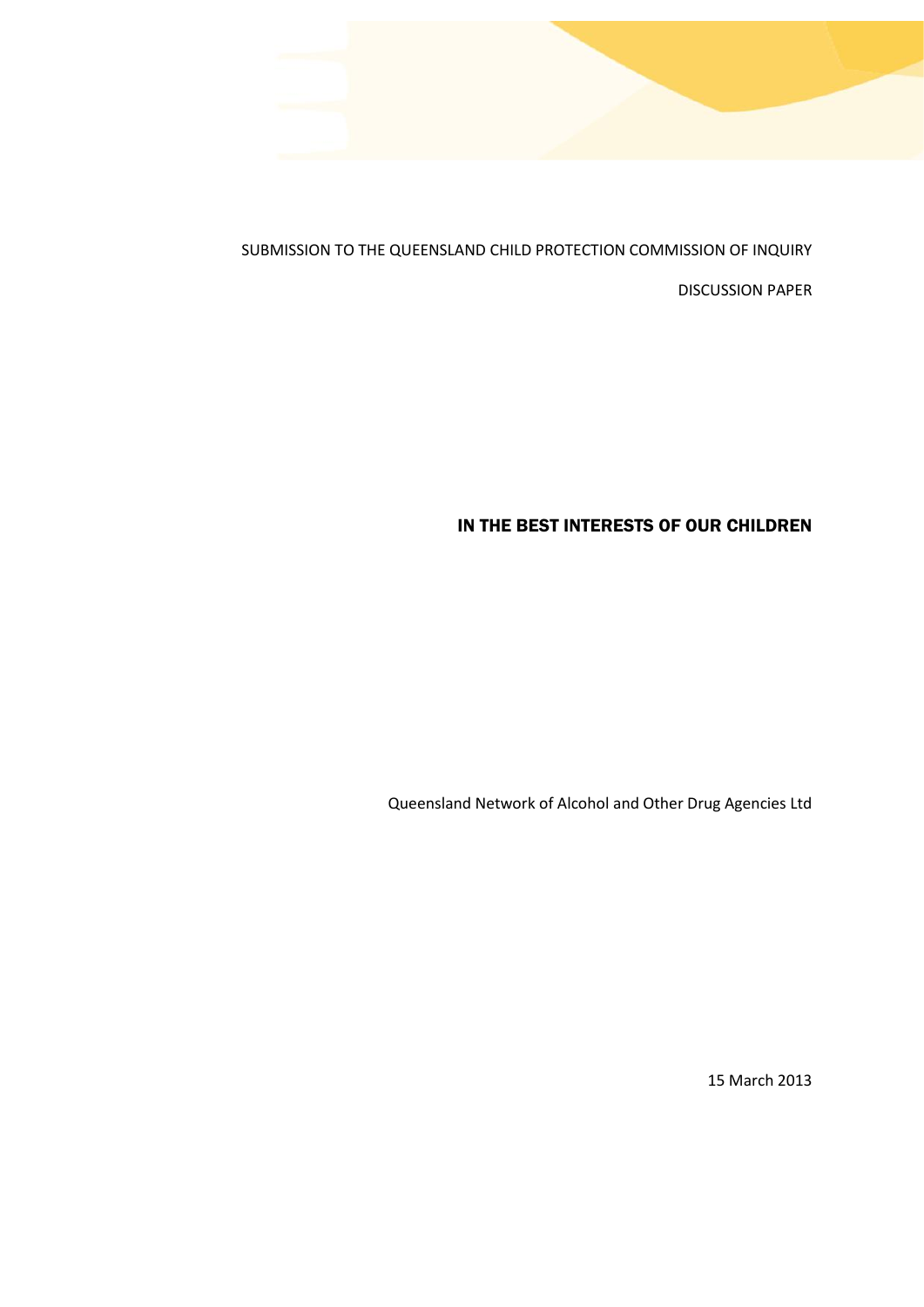

*Alcohol, tobacco and other drug use can contribute to and reinforce social disadvantage experienced by individuals, families and communities. Children living in households where parents misuse drugs are more likely to develop behavioural and emotional problems, tend to perform more poorly in school and are more likely to be the victims of child maltreatment.*

*Children with parents who drink heavily, smoke or take drugs are more likely to do so themselves – leading to intergenerational patterns of misuse and harm<sup>1</sup> .*

This submission was developed in consultation with QNADA members. Our members provide services across the continuum of care for individuals and their families affected by substance misuse and dependence, including drug education and information, early intervention, outreach, detoxification, residential rehabilitation, outpatient psychosocial and medical treatment, relapse prevention, justice diversion, and social inclusion services.

QNADA's members welcome the Discussion Paper's focus on the reorientation of the child safety system to ensure a greater investment at primary and secondary intervention points. We also acknowledge that our members agree the key principle in any intervention is that which is in the best interests of the child.

However, the often risk-averse nature of front-line child safety services, hampers the system's ability to deliver healthy families and achieve reunification.

*Reunification is not just defined by the child's actual return to their family. Reunification is the process of reconnecting children and young people in out-of-home care with their families by providing services and supports to the child, their family and their carers<sup>2</sup> .*

*It is a dynamic process that begins as soon as they are placed in out-of-home care, and ends when they return home and the family is no longer in need of ongoing intervention.*

The NGO AOD sector could provide further service support for the achievement of reunification as defined by the Department of Child Safety, if additional resources were to be made available to improve access to a wider range of family based AOD services.

During consultation with our members the following key themes emerged:

### **The current focus of the child safety system on tertiary responses is hampering the reunification of families, creating serious attachment disorders and leading to a potential 'stolen generation'.**

The NGO AOD sector currently provides a comprehensive suite of services which support the achievement of the principles of the *Child Protection Act 1999* being:

**.** 

<sup>1</sup> *National Drug Strategy 2010-2015* page 2

<sup>&</sup>lt;sup>2</sup> Department of Child Safety [www.communities.qld.gov.au/childsafety/foster-care/case-planning-for-a-child](http://www.communities.qld.gov.au/childsafety/foster-care/case-planning-for-a-child-in-care/family-contact-and-reunification)[in-care/family-contact-and-reunification](http://www.communities.qld.gov.au/childsafety/foster-care/case-planning-for-a-child-in-care/family-contact-and-reunification)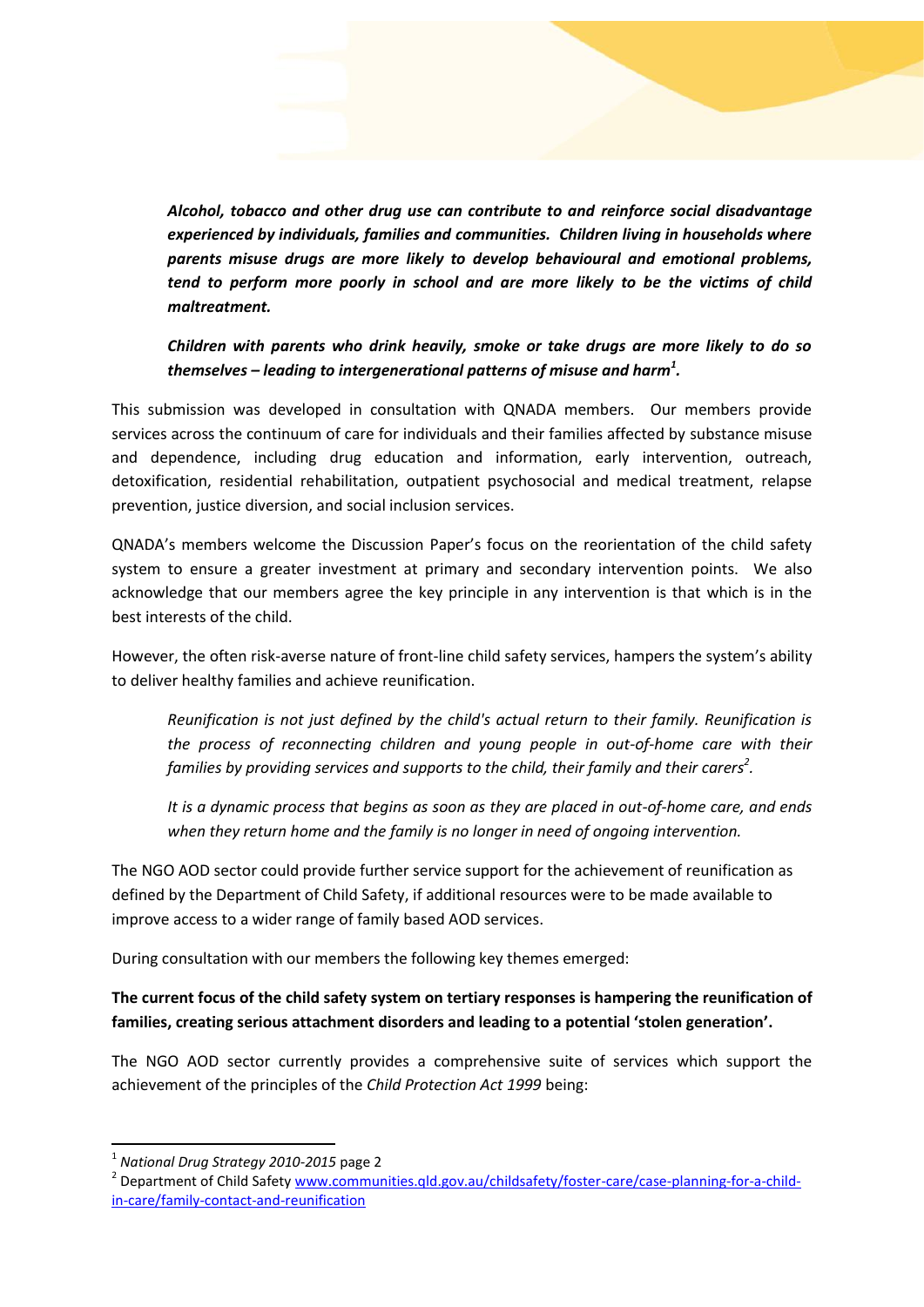- A child's family is the preferred permanency option wherever possible;
- Most families can care for their children if assisted; and
- Reunification requires collaborative case planning by the department working with the child, family members and other persons, such as [Recognised Entities,](http://www.communities.qld.gov.au/childsafety/partners/our-community-partners/indigenous-child-protection-services) approved carers, and other government and non-government agencies.

Frequently encountered families who are seeking support, treatment and rehabilitation, anecdotally seek services through a self-referral process, though it is accepted that a key motivation in seeking this is the threat of, or actual removal of, children.

Children who experience attachment disorders and trauma associated with removal and no reunification with their parents are particularly vulnerable to substance misuse and dependence, perpetuating a cycle of intergenerational harm.

# **In the first instance, the focus of reform should be the re-distribution of current expenditure in the tertiary sector to primary and secondary interventions.**

An increased financial investment in the overall child safety system is required, but importantly any new investment should be focused on primary and secondary system approaches.

The NGO AOD sector, when dealing with clients who have regular interaction with the child safety system, report that their clients experience significant levels of distress when they are unable to commence or complete services and rehabilitation within court or child safety stipulated timeframes due to current waiting lists. An increased investment to alleviate current system pressures and flexibility in requirements for reunification in varying forms are necessary and will aid successful long-term outcomes.

In addition, individuals who require residential rehabilitation to address their substance dependence are disadvantaged by a lack of access to appropriate services. There is only one service in Queensland which accepts mothers with under school age children (which can accommodate four families at any one time) and no residential services for fathers with under school age children.

# **Secondary level interventions should focus on the parent-child relationship, and build parental capacity on a strengths based approach.**

A number of programs provided by our members, as part of a holistic approach to treatment and rehabilitation, are successful because they encapsulate the following principles:

- Flexibility in length of support based on the needs of the family;
- Attachment between the child and parents is not compromised as the child remains with the parents;
- Collaboration across a range of social and community support structures; and
- Strong communication pathways develop between all parties where parents are not focussed on the fear of losing children, allowing for positive treatment outcomes.